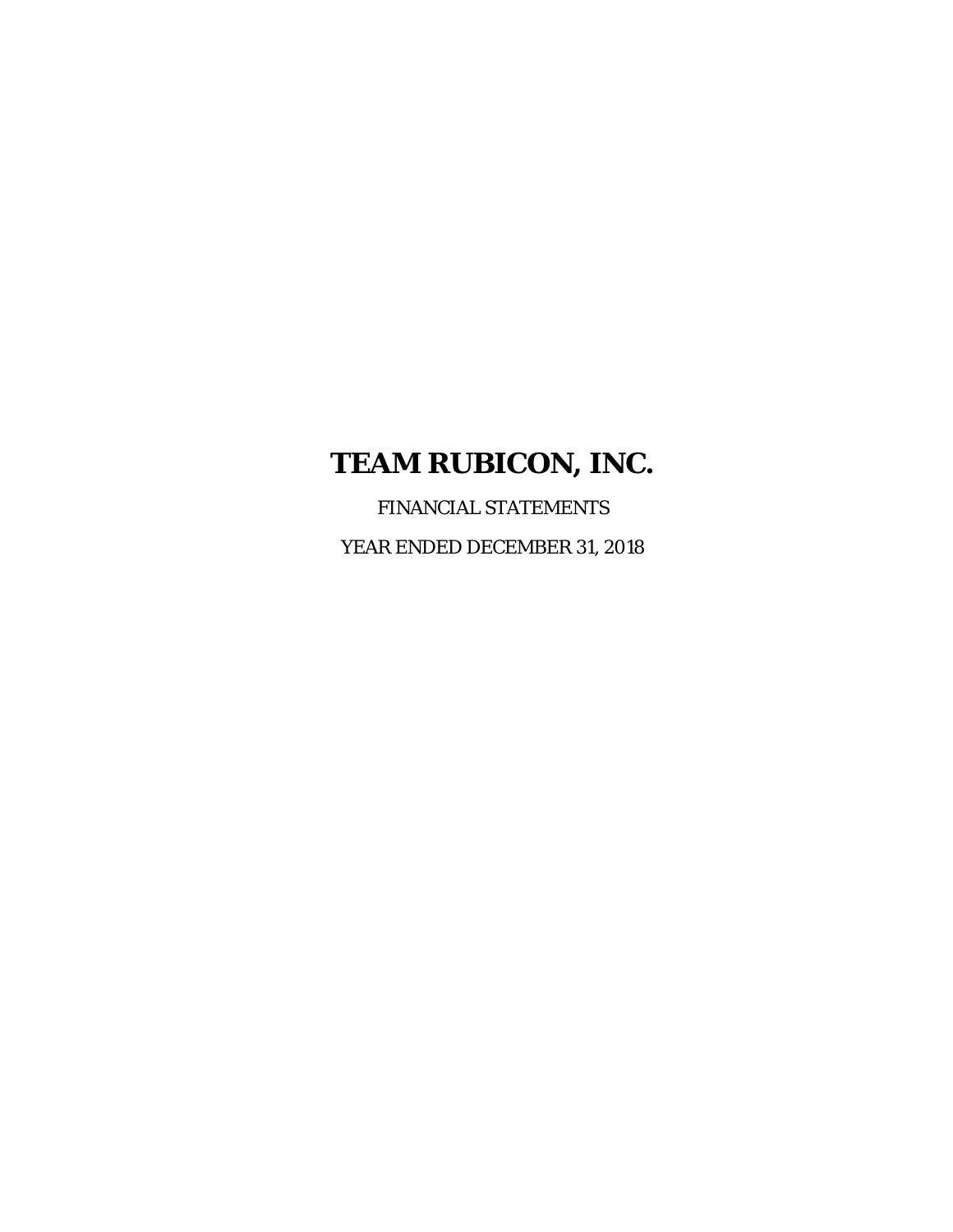# FINANCIAL STATEMENTS

# YEAR ENDED DECEMBER 31, 2018

### **CONTENTS**

| Page |
|------|
|      |
|      |
|      |
|      |
|      |
|      |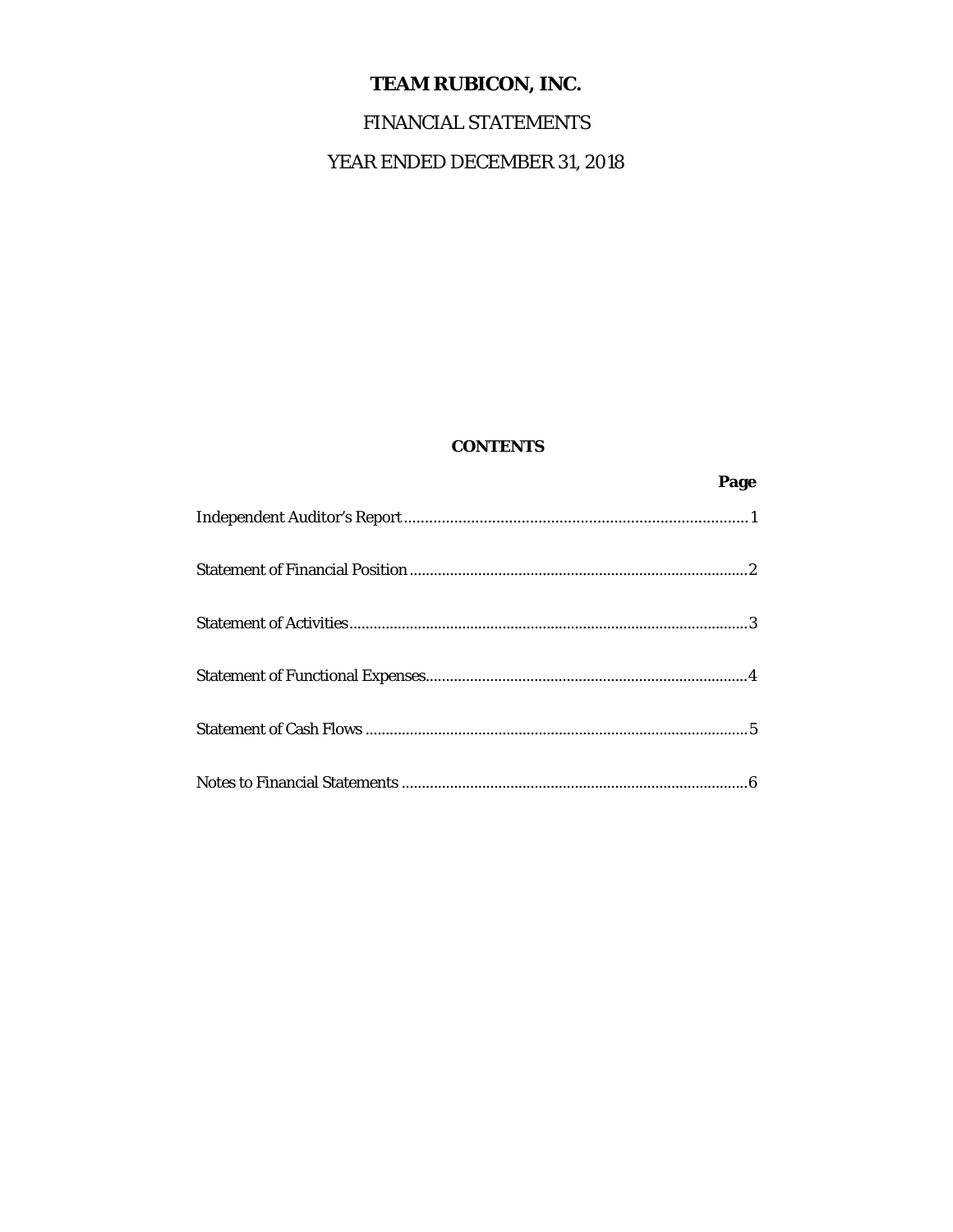

10990 Wilshire Boulevard 310.873.1600 T<br>16<sup>th</sup> Floor 310.873.6600 F **16th Floor** 310.873.6600 F

Los Angeles, CA 90024 www.greenhassonjanks.com

### **INDEPENDENT AUDITOR'S REPORT**

To the Board of Directors Team Rubicon, Inc.

#### **Report on the Financial Statements**

We have audited the accompanying financial statements of Team Rubicon, Inc. (Team Rubicon), which comprise the statement of financial position as of December 31, 2018, and the related statements of activities, functional expenses and cash flows for the year then ended, and the related notes to the financial statements.

#### **Management's Responsibility for the Financial Statements**

Management is responsible for the preparation and fair presentation of these financial statements in accordance with accounting principles generally accepted in the United States of America; this includes the design, implementation, and maintenance of internal control relevant to the preparation and fair presentation of financial statements that are free from material misstatement, whether due to fraud or error.

#### **Auditor's Responsibility**

Our responsibility is to express an opinion on these financial statements based on our audit. We conducted our audit in accordance with auditing standards generally accepted in the United States of America. Those standards require that we plan and perform the audit to obtain reasonable assurance about whether the financial statements are free from material misstatement.

An audit involves performing procedures to obtain audit evidence about the amounts and disclosures in the financial statements. The procedures selected depend on the auditor's judgment, including the assessment of the risks of material misstatement of the financial statements, whether due to fraud or error. In making those risk assessments, the auditor considers internal control relevant to the entity's preparation and fair presentation of the financial statements in order to design audit procedures that are appropriate in the circumstances, but not for the purpose of expressing an opinion on the effectiveness of the entity's internal control. Accordingly, we express no such opinion. An audit also includes evaluating the appropriateness of accounting policies used and the reasonableness of significant accounting estimates made by management, as well as evaluating the overall presentation of the financial statements.

We believe that the audit evidence we have obtained is sufficient and appropriate to provide a basis for our opinion.

#### **Opinion**

In our opinion, the financial statements referred to above present fairly, in all material respects, the financial position of Team Rubicon as of December 31, 2018, and the changes in its net assets and its cash flows for the year then ended in accordance with accounting principles generally accepted in the United States of America.

#### **Report on Summarized Comparative Information**

We have previously audited Team Rubicon's 2017 financial statements, and we expressed an unmodified audit opinion on those audited financial statements in our report dated September 26, 2018. In our opinion, the summarized comparative information presented herein as of and for the year ended December 31, 2017, is consistent, in all material respects, with the audited financial statements from which it has been derived.

*Green Hasson & Janks LLP* 

July 24, 2019 Los Angeles, California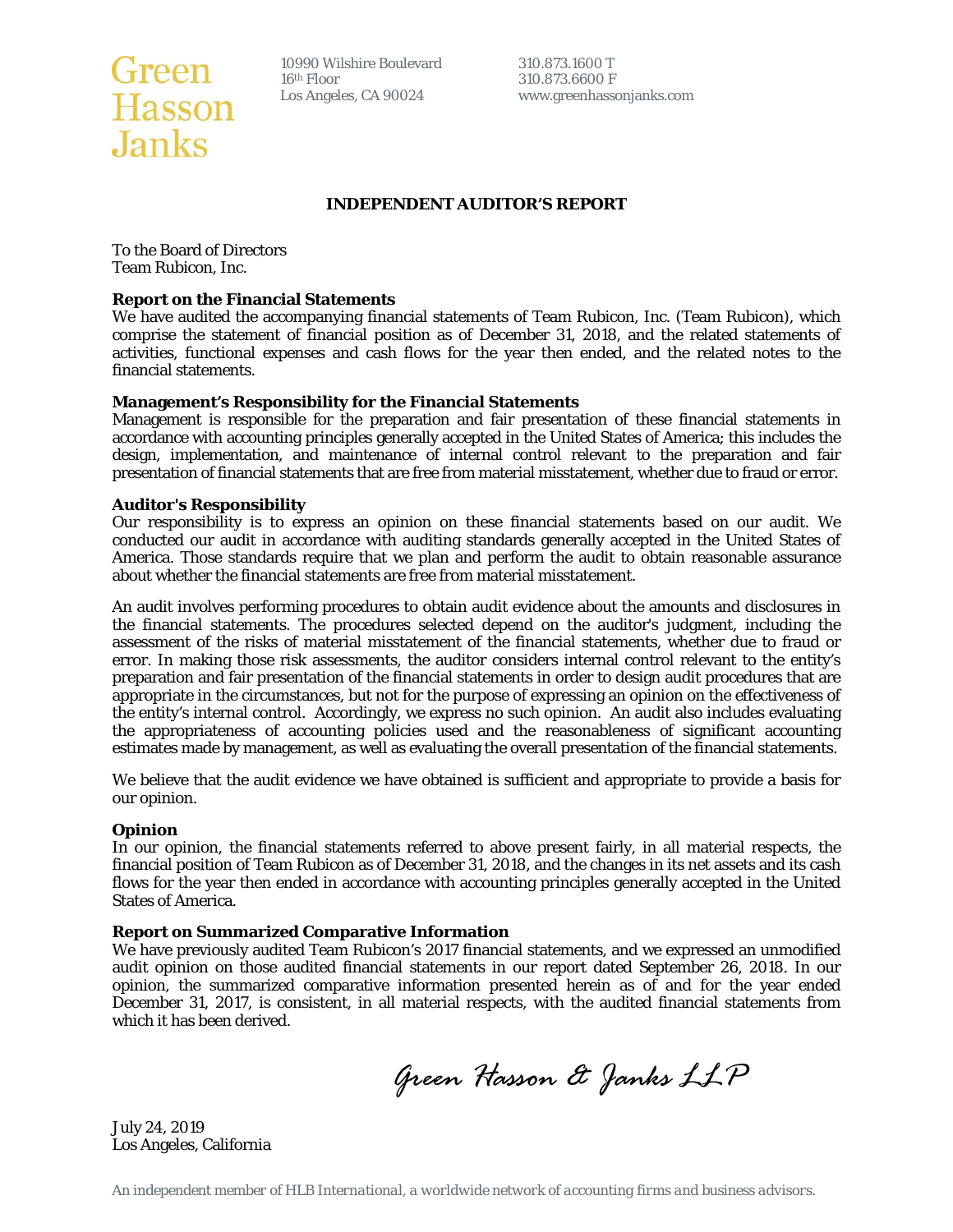### STATEMENT OF FINANCIAL POSITION December 31, 2018 With Summarized Totals at December 31, 2017

|                                             | 2018 |                      |              |                          |              |              |    |              |
|---------------------------------------------|------|----------------------|--------------|--------------------------|--------------|--------------|----|--------------|
|                                             |      | <b>Without Donor</b> |              | <b>With Donor</b>        |              |              |    | 2017         |
| <b>ASSETS</b>                               |      | <b>Restrictions</b>  |              | <b>Restrictions</b>      |              | <b>Total</b> |    | <b>Total</b> |
|                                             |      |                      |              |                          |              |              |    |              |
| <b>Cash and Cash Equivalents</b>            | S    | 3,471,325            | S            |                          | S.           | 3,471,325    | S  | 1,128,116    |
| <b>Investments</b>                          |      | 16,091,390           |              | 6,249,316                |              | 22,340,706   |    | 21,119,542   |
| <b>Contributions and Pledges Receivable</b> |      | 1,007,359            |              | 2,218,000                |              | 3,225,359    |    | 3,465,813    |
| <b>Prepaid Expenses and Other Assets</b>    |      | 606,682              |              |                          |              | 606,682      |    | 699,666      |
| <b>Capitalized Software</b>                 |      | 766,928              |              |                          |              | 766,928      |    | 84,079       |
| Property and Equipment (Net)                |      | 1,423,979            |              |                          |              | 1,423,979    |    | 1,158,782    |
| <b>TOTAL ASSETS</b>                         | S    | 23,367,663           | \$.          | 8,467,316                | <sup>S</sup> | 31,834,979   | S  | 27,655,998   |
|                                             |      |                      |              |                          |              |              |    |              |
| <b>LIABILITIES AND NET ASSETS</b>           |      |                      |              |                          |              |              |    |              |
| <b>LIABILITIES:</b>                         |      |                      |              |                          |              |              |    |              |
| <b>Accounts Payable</b>                     | S.   | 543,240              | <sub>S</sub> | $\overline{\phantom{0}}$ | <sub>S</sub> | 543,240      | \$ | 516,497      |
| <b>Accrued Liabilities</b>                  |      | 2,030,982            |              |                          |              | 2,030,982    |    | 753,857      |
| <b>TOTAL LIABILITIES</b>                    |      | 2,574,222            |              |                          |              | 2,574,222    |    | 1,270,354    |
| <b>NET ASSETS:</b>                          |      |                      |              |                          |              |              |    |              |
| <b>Without Donor Restrictions</b>           |      | 20,793,441           |              |                          |              | 20,793,441   |    | 14,543,028   |
| <b>With Donor Restrictions</b>              |      |                      |              | 8,467,316                |              | 8,467,316    |    | 11,842,616   |
| <b>TOTAL NET ASSETS</b>                     |      | 20,793,441           |              | 8,467,316                |              | 29,260,757   |    | 26,385,644   |
| <b>TOTAL LIABILITIES AND</b>                |      |                      |              |                          |              |              |    |              |
| <b>NET ASSETS</b>                           | S    | 23,367,663           | <sub>S</sub> | 8,467,316                | S            | 31,834,979   | s  | 27,655,998   |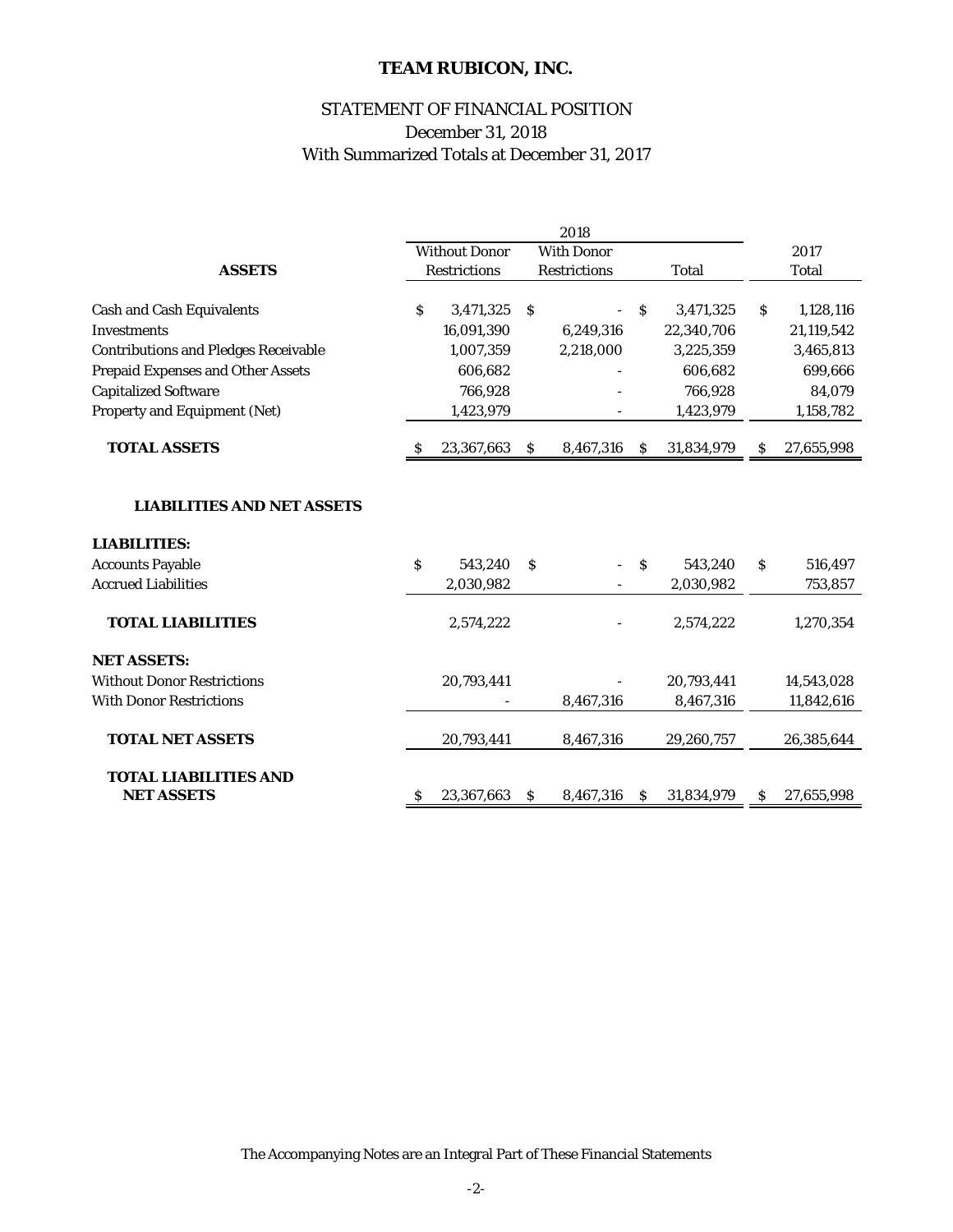### STATEMENT OF ACTIVITIES With Summarized Totals for the Year Ended December 31, 2017 Year Ended December 31, 2018

|                                                                 | 2018                 |                     |    |                     |              |            |    |             |
|-----------------------------------------------------------------|----------------------|---------------------|----|---------------------|--------------|------------|----|-------------|
|                                                                 | <b>Without Donor</b> |                     |    | <b>With Donor</b>   |              |            |    | 2017        |
|                                                                 |                      | <b>Restrictions</b> |    | <b>Restrictions</b> |              | Total      |    | Total       |
| <b>REVENUE, PUBLIC SUPPORT</b><br><b>AND OTHER INCOME:</b>      |                      |                     |    |                     |              |            |    |             |
| <b>Contributions and Grants</b>                                 | Š.                   | 15,808,528          | S. | 15,072,960          | S            | 30,881,488 | S. | 36,709,930  |
| <b>In-Kind Contributions</b>                                    |                      | 12,751,563          |    |                     |              | 12,751,563 |    | 4,824,188   |
| <b>Special Events (Net of Cost of Direct</b>                    |                      |                     |    |                     |              |            |    |             |
| Donor Benefits of \$459,678)                                    |                      | 1,208,633           |    |                     |              | 1,208,633  |    | 804,469     |
| Other Income (Loss)                                             |                      | 62,970              |    |                     |              | 62,970     |    | (113, 642)  |
| <b>Investment Return (Net)</b>                                  |                      | (171, 353)          |    |                     |              | (171, 353) |    | 88,702      |
| <b>Net Assets Released from Restrictions</b>                    |                      | 18,448,260          |    | (18, 448, 260)      |              |            |    |             |
| <b>TOTAL REVENUE, PUBLIC</b><br><b>SUPPORT AND OTHER INCOME</b> |                      | 48,108,601          |    | (3,375,300)         |              | 44,733,301 |    | 42,313,647  |
| <b>EXPENSES:</b>                                                |                      |                     |    |                     |              |            |    |             |
| <b>Program Services</b>                                         |                      | 37,446,993          |    |                     |              | 37,446,993 |    | 17,605,082  |
| <b>Management and General</b>                                   |                      | 2,405,713           |    |                     |              | 2,405,713  |    | 1,621,082   |
| Fundraising                                                     |                      | 2,005,482           |    |                     |              | 2,005,482  |    | 1,813,074   |
| <b>TOTAL EXPENSES</b>                                           |                      | 41,858,188          |    |                     |              | 41,858,188 |    | 21,039,238  |
| <b>CHANGE IN NET ASSETS</b>                                     |                      | 6,250,413           |    | (3,375,300)         |              | 2,875,113  |    | 21,274,409  |
| Net Assets - Beginning of Year                                  |                      | 14,543,028          |    | 11,842,616          |              | 26,385,644 |    | 5, 111, 235 |
| <b>NET ASSETS - END OF YEAR</b>                                 | s                    | 20,793,441          | S  | 8,467,316           | <sub>S</sub> | 29,260,757 | S. | 26,385,644  |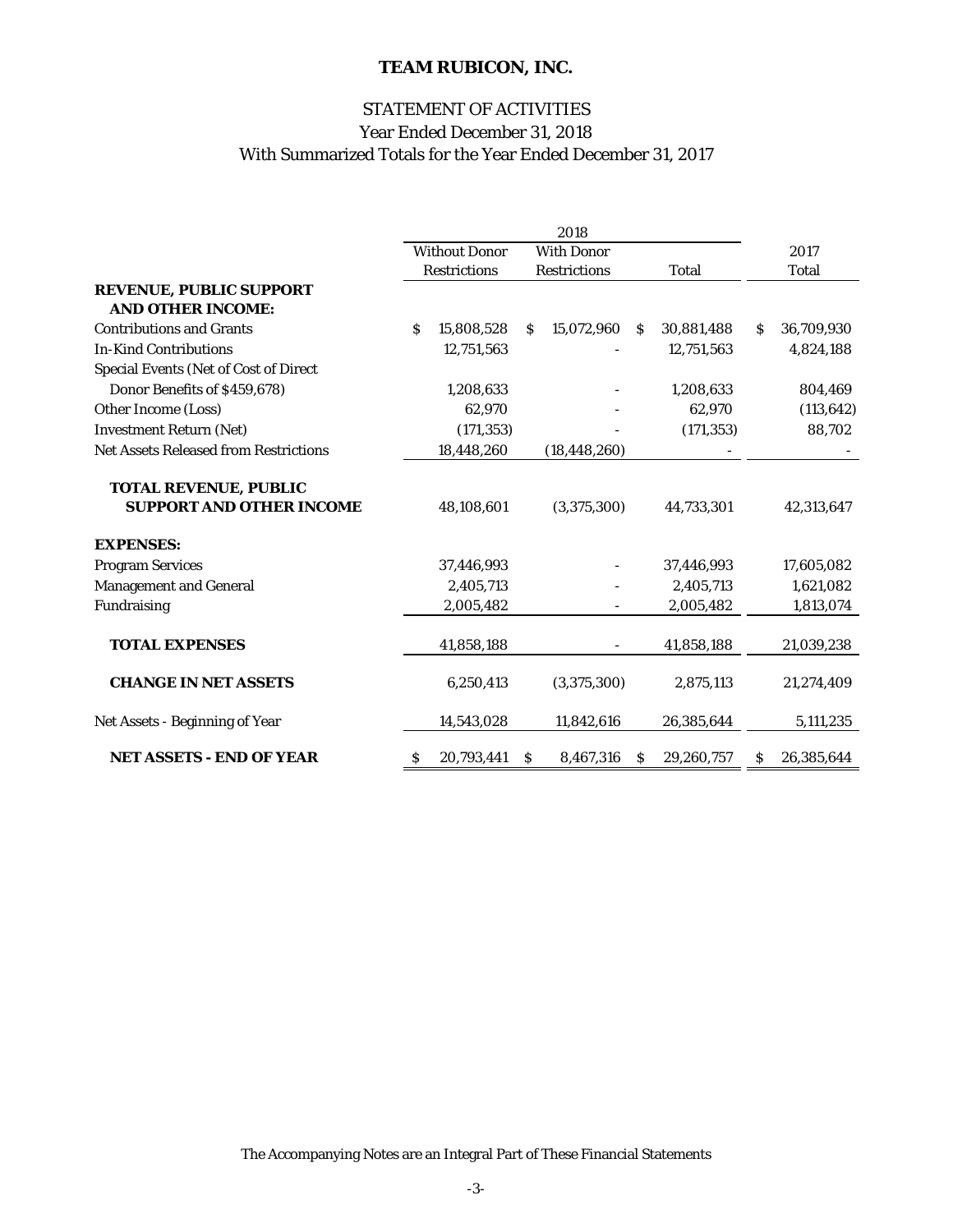### STATEMENT OF FUNCTIONAL EXPENSES

### Year Ended December 31, 2018 With Summarized Totals for the Year Ended December 31, 2017

|                                      | 2018 |                   |              |                   |    |              |     |           |                      |              |                   |              |                    |    |              |    |              |
|--------------------------------------|------|-------------------|--------------|-------------------|----|--------------|-----|-----------|----------------------|--------------|-------------------|--------------|--------------------|----|--------------|----|--------------|
|                                      |      | <b>Disaster</b>   |              | Rebuild           |    | Capabilities |     |           | <b>Total Program</b> |              | <b>Management</b> |              |                    |    |              |    | 2017         |
|                                      |      | <b>Operations</b> |              | <b>Operations</b> |    | and Training |     | Other     | <b>Services</b>      |              | and General       |              | <b>Fundraising</b> |    | Total        |    | Total        |
|                                      |      |                   |              |                   |    |              |     |           |                      |              |                   |              |                    |    |              |    |              |
| <b>Field Expenses and Travel</b>     | S    | 5,175,866         | S            | 7,782,280         | S. | 2,511,805    | -S  | 810,138   | \$16,280,089         | S.           | 70,870            | -S           | 169,618            | S. | 16,520,577   | S. | 7,393,745    |
| <b>Technology, Office Equipment</b>  |      |                   |              |                   |    |              |     |           |                      |              |                   |              |                    |    |              |    |              |
| and Supplies                         |      | 8,404,927         |              | 89,254            |    | 928,152      |     | 1,069,502 | 10,491,835           |              | 158,029           |              | 178,417            |    | 10,828,281   |    | 2,707,574    |
| <b>Personnel Costs</b>               |      | 1,950,577         |              | 1,045,077         |    | 3,128,911    |     | 664,251   | 6,788,816            |              | 1,215,358         |              | 1,199,956          |    | 9,204,130    |    | 6,604,455    |
| <b>Professional Services</b>         |      | 25,918            |              | 26,270            |    | 928,007      |     | 372,342   | 1,352,537            |              | 514,555           |              | 132,433            |    | 1,999,525    |    | 1,273,821    |
| <b>Marketing</b>                     |      | 300,016           |              | 123,882           |    | 287,444      |     | 329,702   | 1,041,044            |              | 16,068            |              | 77,863             |    | 1,134,975    |    | 1,185,917    |
| Rent, Parking and Utilities          |      | 5,516             |              | 143,634           |    | 1,877        |     | 446,138   | 597,165              |              | 99,382            |              | 65,853             |    | 762,400      |    | 613,756      |
| <b>Other Business Expenses</b>       |      | 23,979            |              | 35,262            |    | 94,908       |     | 171,788   | 325,937              |              | 224,941           |              | 156,397            |    | 707,275      |    | 866,822      |
| Insurance                            |      | 3,042             |              | 27,209            |    | 9,246        |     | 160,772   | 200,269              |              | 85,270            |              | 20,239             |    | 305,778      |    | 130,756      |
| <b>Depreciation and Amortization</b> |      | 85,826            |              | 22,042            |    | 39,551       |     | 97,882    | 245,301              |              | 21,240            |              | 4,706              |    | 271,247      |    | 137,392      |
| Awards, Fellowships and Grants       |      |                   |              |                   |    | 124,000      |     |           | 124,000              |              |                   |              |                    |    | 124,000      |    | 125,000      |
| <b>TOTAL 2018 FUNCTIONAL</b>         |      |                   |              |                   |    |              |     |           |                      |              |                   |              |                    |    |              |    |              |
| <b>EXPENSES</b>                      | S    | 15,975,667        | <sub>S</sub> | 9,294,910         | S. | 8,053,901    | - S | 4,122,515 | \$37,446,993         | <sub>S</sub> | 2,405,713         | <sub>S</sub> | 2,005,482          |    | \$41,858,188 |    |              |
|                                      |      |                   |              |                   |    |              |     |           | 89%                  |              | 6%                |              | 5%                 |    | 100%         |    |              |
| TOTAL 2017 FUNCTIONAL                |      |                   |              |                   |    |              |     |           |                      |              |                   |              |                    |    |              |    |              |
| <b>EXPENSES</b>                      |      |                   |              |                   |    |              |     |           | \$17,605,082         | S.           | 1,621,082         | <sub>S</sub> | 1,813,074          |    |              |    | \$21,039,238 |
|                                      |      |                   |              |                   |    |              |     |           | 84%                  |              | 8%                |              | 8%                 |    |              |    | 100%         |

The Accompanying Notes are an Integral Part of These Financial Statements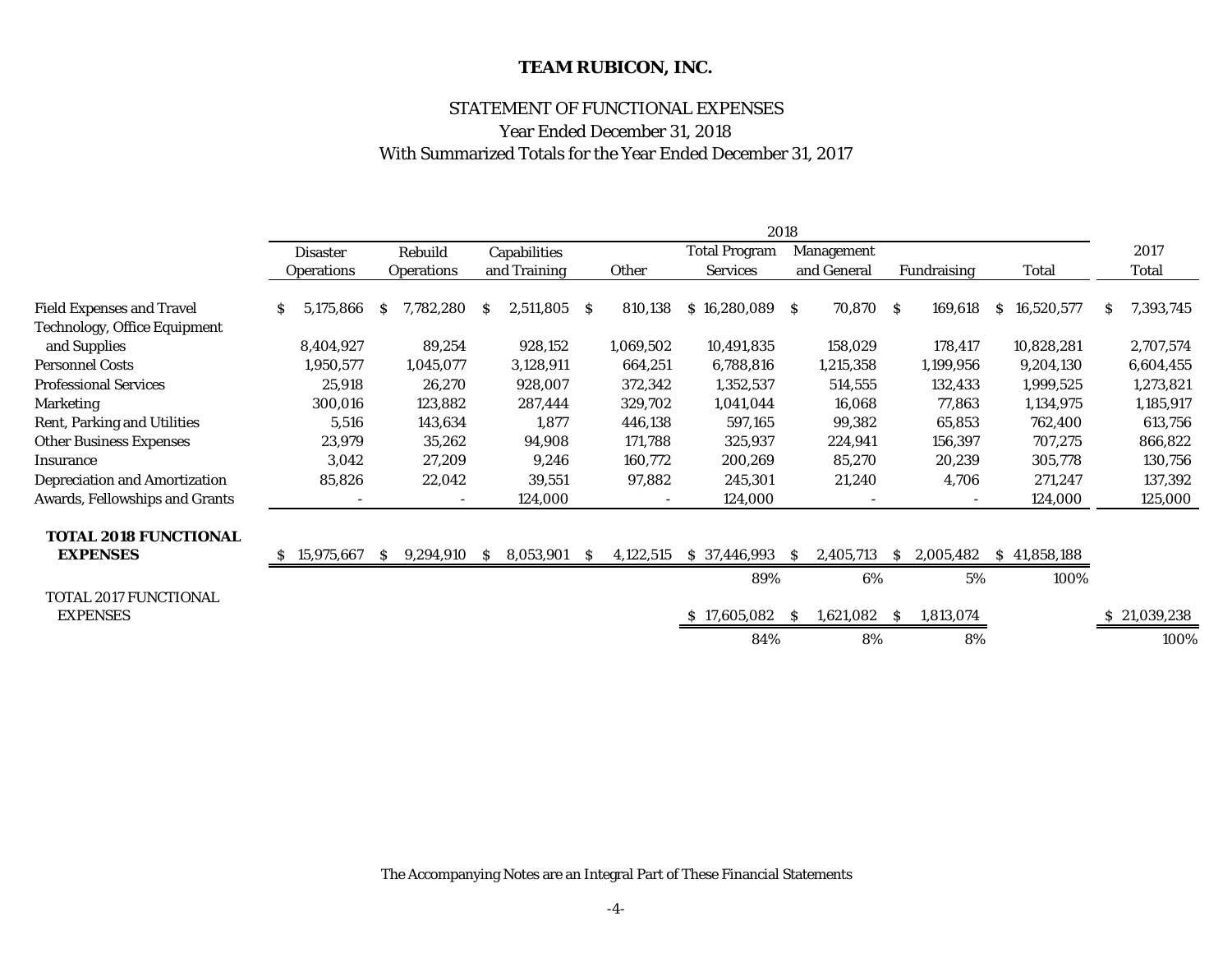### STATEMENT OF CASH FLOWS

Year Ended December 31, 2018

With Summarized Totals for the Year Ended December 31, 2017

|                                                  |              | 2018         |              | 2017           |
|--------------------------------------------------|--------------|--------------|--------------|----------------|
| <b>CASH FLOWS FROM OPERATING ACTIVITIES:</b>     |              |              |              |                |
| <b>Change in Net Assets</b>                      | \$           | 2,875,113    |              | 21,274,409     |
| Adjustments to Reconcile Change in Net Assets to |              |              |              |                |
| Net Cash Provided by Operating Activities:       |              |              |              |                |
| Depreciation                                     |              | 217,744      |              | 137,392        |
| Amortization                                     |              | 53,503       |              |                |
| Net Realized and Unrealized Loss on Investments  |              | 914,419      |              | 2,998          |
| <b>Contributed Stock</b>                         |              | (108, 142)   |              | (106, 129)     |
| <b>Proceeds from Sale of Stock</b>               |              | 108,157      |              |                |
| (Gain) Loss on Contributed Stock                 |              | (15)         |              |                |
| Loss on Disposal of Property and Equipment       |              |              |              | 105,668        |
| (Increase) Decrease in:                          |              |              |              |                |
| <b>Contributions and Pledges Receivable</b>      |              | 240,454      |              | (1,793,299)    |
| <b>Prepaid Expenses and Other Assets</b>         |              | 92,984       |              | 79,596         |
| Increase (Decrease) in:                          |              |              |              |                |
| <b>Accounts Payable</b>                          |              | 26,743       |              | 383,938        |
| <b>Accrued Liabilities</b>                       |              | 1,277,125    |              | 225,042        |
| <b>NET CASH PROVIDED BY OPERATING ACTIVITIES</b> |              | 5,698,085    |              | 20,309,615     |
| <b>CASH FLOWS FROM INVESTING ACTIVITIES:</b>     |              |              |              |                |
| <b>Purchase of Property and Equipment</b>        |              | (482, 941)   |              | (829, 880)     |
| <b>Purchase of Software</b>                      |              | (736, 352)   |              |                |
| <b>Purchase of Investments</b>                   |              | (34,001,509) |              | (33, 927, 183) |
| <b>Interest and Dividends Reinvested</b>         |              | (700, 841)   |              | (78, 963)      |
| <b>Proceeds on Sale of Investments</b>           |              | 32,566,767   |              | 14,290,312     |
| <b>NET CASH USED IN INVESTING ACTIVITIES</b>     |              | (3,354,876)  |              | (20, 545, 714) |
| NET INCREASE (DECREASE) IN CASH                  |              |              |              |                |
| <b>AND CASH EQUIVALENTS</b>                      |              | 2,343,209    |              | (236,099)      |
| Cash and Cash Equivalents - Beginning of Year    |              | 1,128,116    |              | 1,364,215      |
| CASH AND CASH EQUIVALENTS - END OF YEAR          | <sub>S</sub> | 3,471,325    | <sub>S</sub> | 1,128,116      |

The Accompanying Notes are an Integral Part of These Financial Statements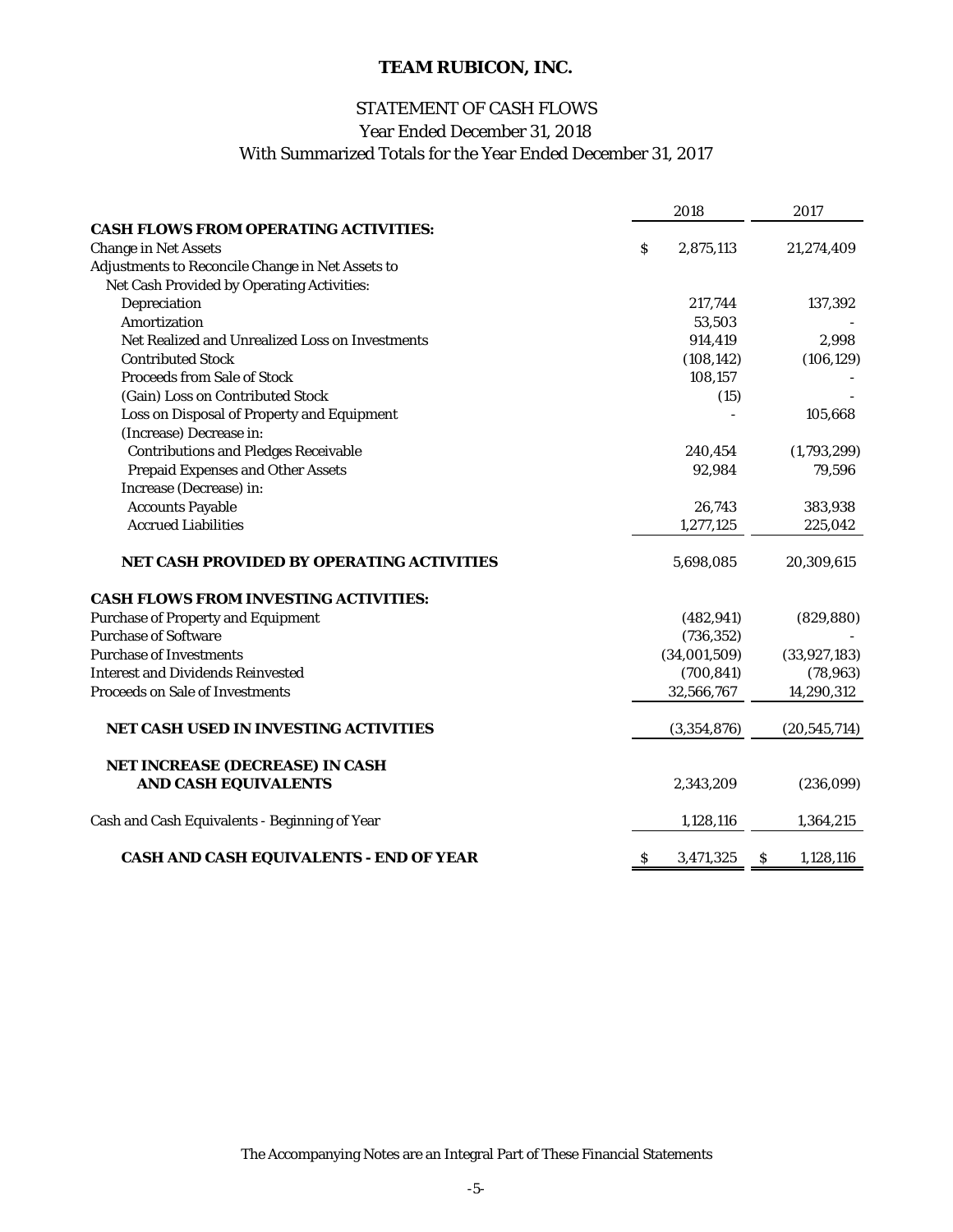### NOTES TO FINANCIAL STATEMENTS December 31, 2018

#### **NOTE 1 - ORGANIZATION**

Team Rubicon, Inc. (Team Rubicon) is a nonprofit international disaster response and humanitarian organization founded in 2010. Team Rubicon's primary mission is providing disaster relief and recovery to those affected by natural disasters, across the United States and around the world. By pairing the skills and experiences of military veterans with first responders and technology solutions, Team Rubicon aims to provide the greatest service and impact possible. Through continued service via Team Rubicon, many veterans rediscover three things they feel are missing after leaving the military: a Purpose, gained through disaster relief; Community, built by serving with others; and Identity, from recognizing the impact one individual can make. Coupled with leadership development and other opportunities, Team Rubicon offers a way for veterans to continue their service as they transition from military to civilian life.

Team Rubicon currently has more than 95,000 registered volunteers (70% military veterans) and has executed over 300 Disaster Operations in the field including large-scale events such as the 2010 Haiti earthquake, Superstorm Sandy (2012), Hurricane Harvey (2017), Hurricane Florence and Hurricane Michael (2018), and others. In the aftermath of a disaster, Team Rubicon provides services free of charge to affected homeowners, families, and communities. Services range from debris removal - utilizing manual labor, chainsaws, or heavy equipment - to demolition, home repair, incident management and coordination, damage assessment and mapping. Since 2010, Team Rubicon has returned approximately \$25,000,000 in volunteer labor to communities affected by disaster.

Beginning in 2018, Team Rubicon launched a new capability, Rebuild Operations, aimed at providing construction services for communities affected by disasters. Rebuild Operations have launched in Houston, South Florida, and Puerto Rico, focusing on homeowners affected by Hurricanes Harvey, Irma, and Maria, respectively. Team Rubicon has rebuilt more than 50 homes in Houston and more than 30 in Collier County, Florida. In Puerto Rico, Team Rubicon provided 500 hurricane-resistant roofs and three full-home rebuilds, helping 1,364 family members in the process.

In addition to Disaster and Rebuild Operations, Team Rubicon designs and delivers capabilities based on the evolving needs of disaster affected communities and invests in its volunteers with disaster training education and courses. Through our Capabilities and Training efforts, Team Rubicon has provided more than 60,000 training opportunities to members, in skills such as incident command, chainsaw operations, heavy equipment usage, and expedient home repairs and construction, totaling approximately 88,000 hours dedicated to training in 2018 alone.

Recruitment efforts for Team Rubicon focus on metropolitan centers across the United States, primarily in cities with a population larger than 100,000. With teams located across the US, Team Rubicon is able to quickly project relief no matter the locale or scale of a disaster. This focus on citylevel recruitment has the added benefit of increasing the resiliency of local communities, creating a framework for Team Rubicon members and their families and neighbors to prepare and respond to disasters together. The ability to continue to serve alongside like-minded individuals has substantial impact on Team Rubicon's veteran and civilian members alike, with 98% of members reporting a greater sense of purpose due to volunteering.

Team Rubicon's commitments to financial and operational transparency have achieved positive recognition from charity watch groups, including a platinum rating from GuideStar and a four-star rating from Charity Navigator. In coordination with several data and visualization partners, Team Rubicon also hosts the Open Initiative, an online data transparency dashboard available to the general public that provides real-time insight into key operational metrics and the overall health of the organization.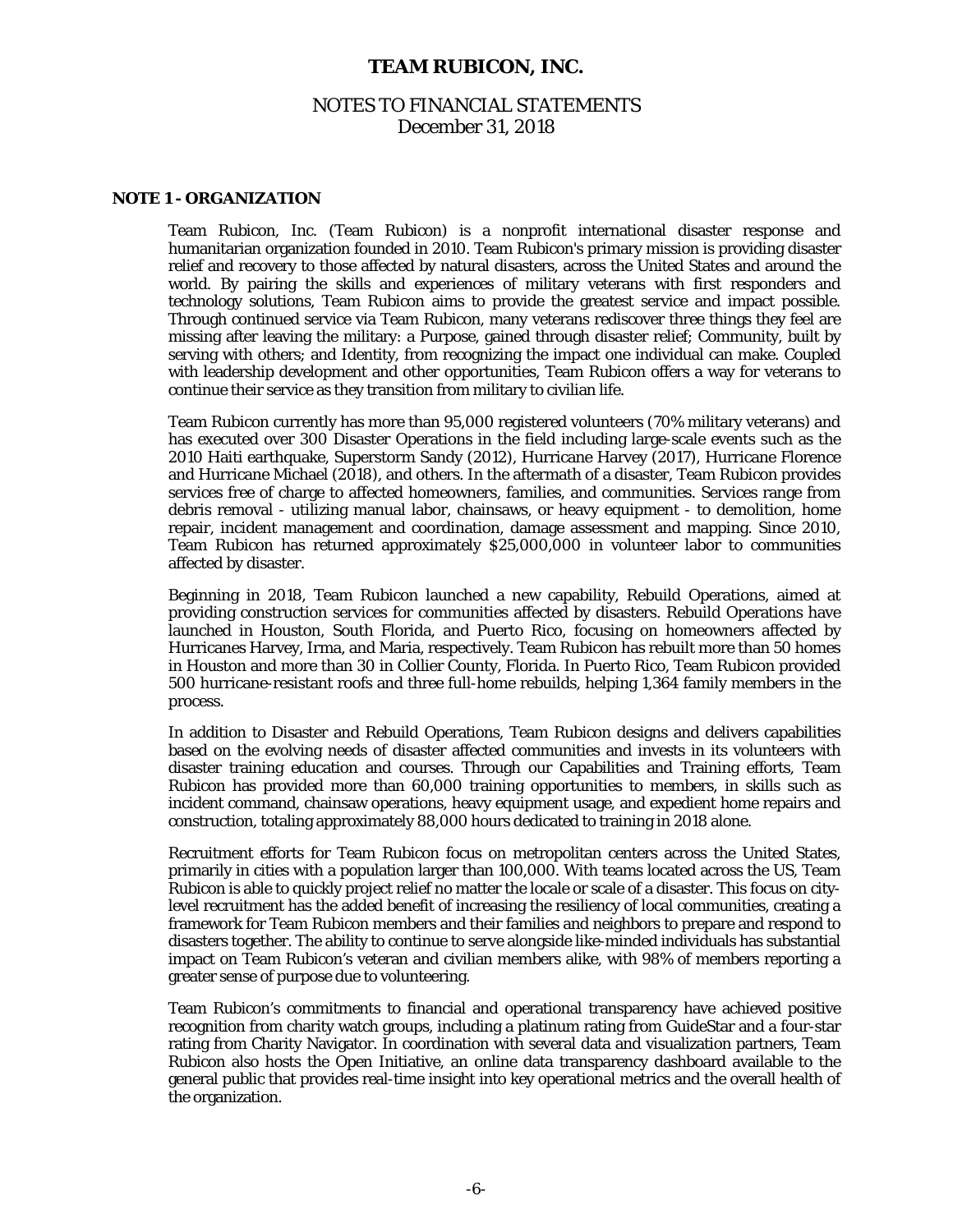### NOTES TO FINANCIAL STATEMENTS December 31, 2018

#### **NOTE 2 - SUMMARY OF SIGNIFICANT ACCOUNTING POLICIES**

#### **(a) BASIS OF PRESENTATION**

 The accompanying financial statements have been prepared on the accrual basis of accounting.

#### **(b) NET ASSETS**

 Net assets, revenues, gains, and losses are classified based on the existence or absence of donor-imposed restrictions. Accordingly, net assets and changes therein are classified and reported as follows:

- **Net Assets Without Donor Restrictions**. Net assets available for use in general operations and not subject to donor-imposed restrictions.
- **Net Assets With Donor Restrictions**. Net assets subject to donor-imposed restrictions. Some donor-imposed restrictions are temporary in nature, such as those that will be met by the passage of time or other events specified by the donor. Other donor-imposed restrictions are perpetual in nature, where the donor stipulates that resources be maintained in perpetuity. Donor-imposed restrictions are released when a restriction expires, that is, when the stipulated time has elapsed, when the stipulated purpose for which the resource was restricted has been fulfilled, or both.

Gifts of long-lived assets and gifts of cash restricted for the acquisition of long-lived assets are recognized as revenue when the related assets are placed in service.

#### **(c) CASH AND CASH EQUIVALENTS**

For financial statement purposes, Team Rubicon considers all highly liquid investments with original maturities of three months or less to be cash and cash equivalents.

Team Rubicon maintains its cash and cash equivalents in bank deposit and money market accounts which, at times, may exceed federally insured limits. Team Rubicon has not experienced any losses in such accounts and believes it is not exposed to any significant credit risk on cash and cash equivalents.

The carrying value of cash and cash equivalents at December 31, 2018, approximates its fair value.

#### **(d) INVESTMENTS**

Investments in equity and debt securities with readily determinable fair values are reported at fair value. The fair value of investments is valued at the closing price on the last business day of the fiscal year. Interest and dividend income and gains and losses on investments are reported in the statement of activities as increases or decreases in net assets without donor restrictions unless their use is restricted by donor stipulations or by law.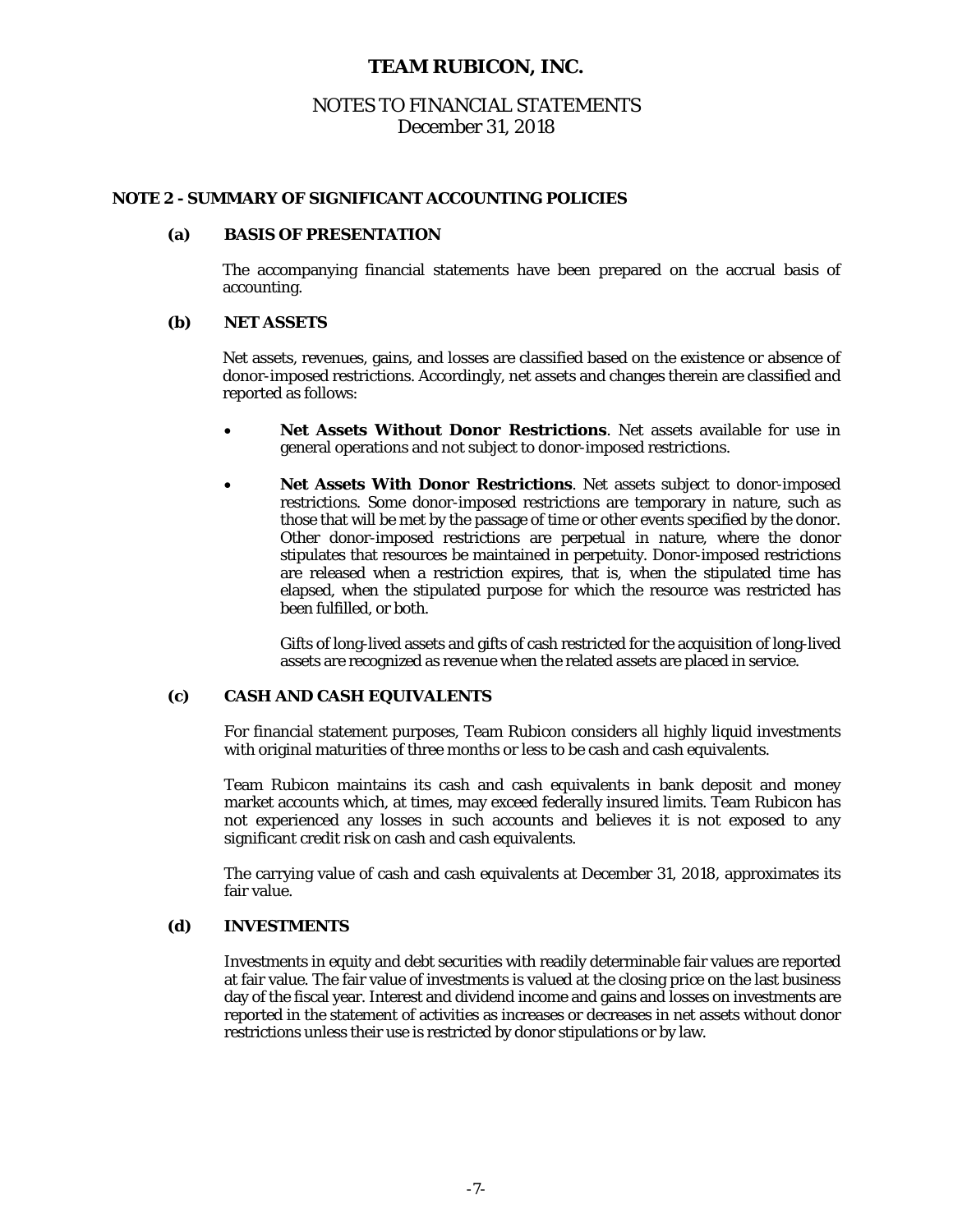### NOTES TO FINANCIAL STATEMENTS December 31, 2018

#### **NOTE 2 - SUMMARY OF SIGNIFICANT ACCOUNTING POLICIES** (continued)

#### **(d) INVESTMENTS** (continued)

Investment securities, in general, are exposed to various risks, such as interest rate, credit, and overall market volatility. Due to the level of risk associated with certain longterm investments, it is reasonably possible that changes in the values of these investments will occur in the near term and that such changes could materially affect the amounts reported in the statement of financial position.

Investments are made at the direction of Team Rubicon's Board of Directors. The investments are managed by outside investment managers contracted by Team Rubicon.

### **(e) CONTRIBUTIONS AND PLEDGES RECEIVABLE**

 Unconditional contributions and grants, including pledges recorded at estimated fair value, are recognized as revenues in the period received. Team Rubicon reports unconditional contributions and grants as restricted support if they are received with donor stipulations that limit the use of the donated assets. Conditional promises to give are not included as support until such time as the conditions are substantially met. At December 31, 2018, Team Rubicon had received \$3,920,000 of conditional promises to give.

Pledges receivable expected to be collected within one year are recorded at their net realizable value. Pledges receivable expected to be collected in future years are recorded at the present value of estimated future cash flows discounted at an appropriate market interest rate at the time of the contribution.

At December 31, 2018, the Team Rubicon evaluated the collectability of pledges receivable and determined that no allowance for uncollectible pledges receivable was necessary.

### **(f) PROPERTY AND EQUIPMENT**

Property and equipment are recorded at cost if purchased or at fair value at the date of donation if donated. Depreciation is computed on the straight-line basis over the estimated useful lives of the related assets. Maintenance and repair costs are charged to expense as incurred. Property and equipment are capitalized if the cost of an asset is greater than or equal to five thousand dollars and the useful life is greater than one year. The estimated useful lives of property and equipment are as follows:

| <b>Field Equipment</b>                 | 5 - 10 Years      |
|----------------------------------------|-------------------|
| <b>Field Communication Equipment</b>   | 5 Years           |
| <b>Computer Equipment</b>              | 3 Years           |
| <b>Furniture and Office Equipment</b>  | 7 Years           |
| <b>Leasehold Improvements</b>          | <b>Lease Term</b> |
| <b>Audiovisual and Media Equipment</b> | 5 Years           |

#### **(g) CAPITALIZED SOFTWARE**

Team Rubicon capitalizes certain costs, incurred in connection with the development of software for internal use. These costs are capitalized beginning when Team Rubicon has entered the application development stage and ceases when the software is substantially complete and ready for its intended use. The period of amortization of software is three to five years.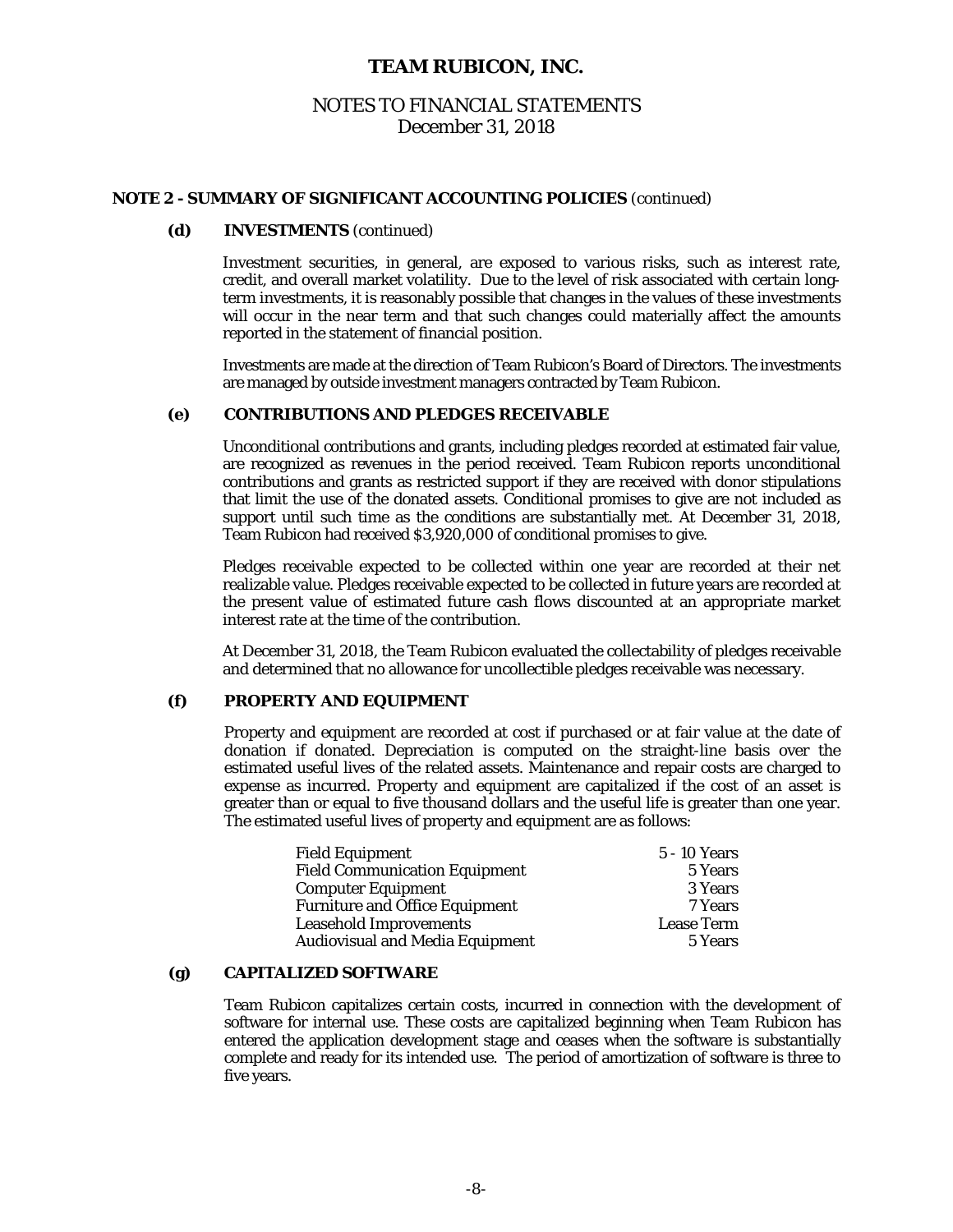### NOTES TO FINANCIAL STATEMENTS December 31, 2018

#### **NOTE 2 - SUMMARY OF SIGNIFICANT ACCOUNTING POLICIES** (continued)

#### **(h) LONG-LIVED ASSETS**

Team Rubicon reviews long-lived assets for impairment whenever events or changes in circumstances indicate that the book value of the assets may not be recoverable. An impairment loss is recognized when the sum of the undiscounted future cash flows is less than the carrying amount of the asset, in which case a write-down is recorded to reduce the related asset to its estimated fair value. No impairment losses were recognized during the year ended December 31, 2018.

### **(i) CONTRIBUTED GOODS AND SERVICES**

Contributions of donated non-cash assets are recorded at fair value in the period received. Contributions of donated services are recognized if the services received (a) create or enhance long-lived assets, or (b) require specialized skills, are provided by individuals possessing those skills, and would typically need to be purchased if not provided by donation. During the year ended December 31, 2018 Team Rubicon received in-kind contributions of \$12,751,563. Included in in-kind contribution revenue is a significant contribution related to field workflow management, data collection and fieldwork order management. This contribution, which was received throughout the year ended December 31, 2018, is reflected at fair market value of \$7,735,657. Data warehouse, business analytics and reporting platform expenses, included in technology, office equipment and supplies in the statement of functional expenses, increased during the year ended December 31, 2018 as a result of this significant contribution. The balance of \$5,015,906 of in-kind contribution revenue includes donated software and consulting services, probono legal services, donated field materials for Rebuild Operations, and donated flights.

 A substantial number of volunteers have donated significant amounts of their time to Team Rubicon. The services that these individuals rendered, however, do not meet the above criteria and, as such, are not recognized in the accompanying financial statements.

#### **(j) INCOME TAXES**

Team Rubicon is exempt from federal income taxes under Section 501(c)(3) of the Internal Revenue Code (the Code) as a charitable organization whereby only unrelated business income, as defined by Section 512(a)(1) of the Code, is subject to federal income tax. Team Rubicon currently has no unrelated business income. Accordingly, no provision for income taxes has been recorded. Team Rubicon is also exempt under California Revenue and Taxation Code Section 23701d.

### **(k) FUNCTIONAL ALLOCATION OF EXPENSES**

 The costs of providing Team Rubicon's programs and other activities have been presented in the statement of functional expenses. During the year, such costs are accumulated into separate groupings as either direct or indirect. Indirect or shared costs are allocated among program and support services by a method that best measures the relative degree of benefit.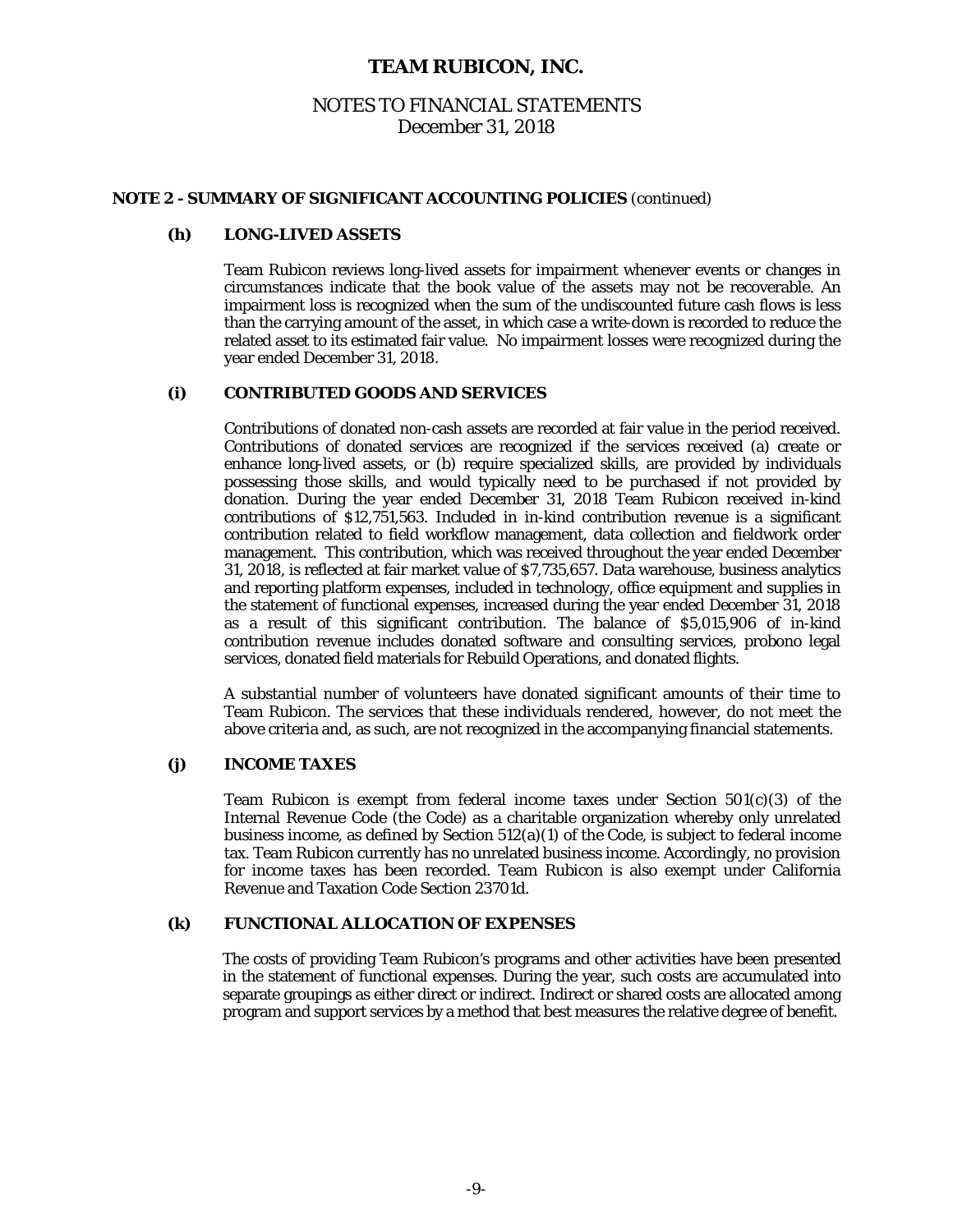### NOTES TO FINANCIAL STATEMENTS December 31, 2018

#### **NOTE 2 - SUMMARY OF SIGNIFICANT ACCOUNTING POLICIES** (continued)

#### **(l) USE OF ESTIMATES**

 The preparation of financial statements in conformity with accounting principles generally accepted in the United States of America requires management to make estimates and assumptions that affect reported amounts of assets, liabilities, revenues and expenses as of the date and for the period presented. Actual results could differ from those estimates.

### **(m) COMPARATIVE TOTALS**

The financial statements include certain prior-year summarized comparative information. Such information does not include sufficient detail to constitute a presentation in conformity with generally accepted principles. Accordingly, such information should be read in conjunction with Team Rubicon's financial statements for the year ended December 31, 2017, from which the summarized information was derived.

#### **(n) RECLASSIFICATIONS**

For comparability, certain December 31, 2017 amounts have been reclassified, where appropriate, to conform to the financial statement presentation used at December 31, 2018.

#### **(o) NEW ACCOUNTING PRONOUNCEMENTS**

In August 2016, the Financial Accounting Standards Board (FASB) issued Accounting Standards Update (ASU) No. 2016-14, *Presentation of Financial Statements of Not-for-Profit Entities (Topic 958)*, which is intended to reduce the complexity in financial reporting. The ASU focuses on improving the current net asset classification requirements and information presented in the financial statements that is useful in assessing a nonprofit's liquidity, financial performance and cash flows. Team Rubicon implemented this ASU during the year ended December 31, 2018.

In May 2014, FASB issued ASU No. 2014-09, *Revenue from Contracts with Customers*, which improves and converges the revenue recognition requirements of U.S. GAAP and International Financial Reporting Standards. The ASU replaces the existing accounting standards for revenue recognition with a single comprehensive five-step model, which is intended to provide principles within a single framework for revenue recognition of transactions involving contracts with customers across all industries. The core principle of the guidance is that an entity should recognize revenue to depict the transfer of promised goods or services to customers in an amount that reflects the consideration to which the entity expects to be entitled in exchange for those goods or services. The guidance also requires more detailed disclosures to enable users of financial statements to understand the nature, amount, timing, and uncertainty of revenue and cash flows arising from contracts with customers. The guidance has subsequently been amended through a series of ASUs between August 2015 and September 2017 to improve the operability and understandability of the implementation guidance on scope exceptions and various other narrow aspects, as identified and addressed in such updates. For Team Rubicon, the ASU and subsequent amendments will be effective for the year ending December 31, 2019.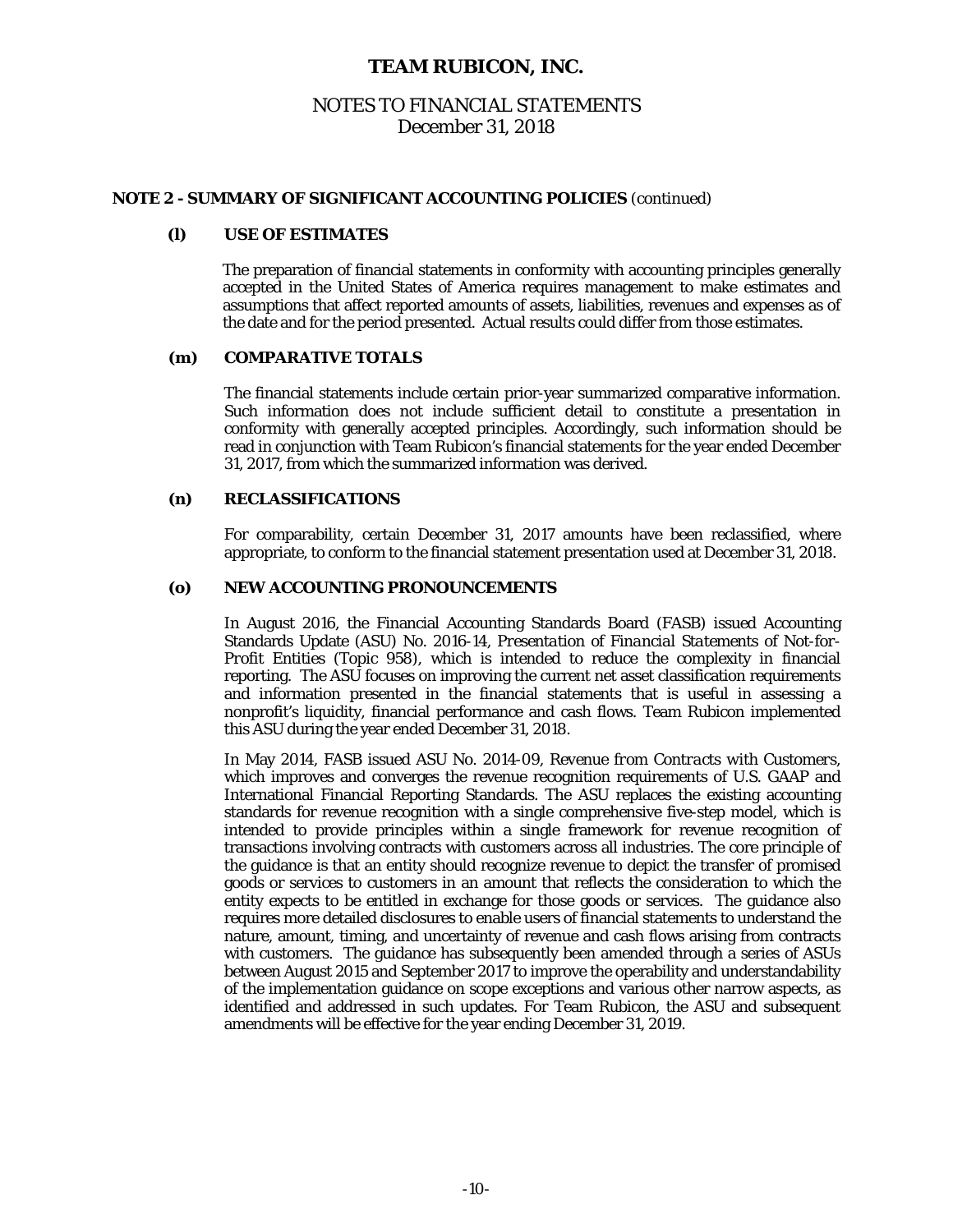### NOTES TO FINANCIAL STATEMENTS December 31, 2018

### **NOTE 2 - SUMMARY OF SIGNIFICANT ACCOUNTING POLICIES** (continued)

#### **(o) NEW ACCOUNTING PRONOUNCEMENTS** (continued)

In June 2018, FASB issued ASU No. 2018-08, *Clarifying the Scope and the Accounting Guidance for Contributions Received and Contributions Made*, which is intended to clarify the accounting guidance for contributions received and contributions made. The amendments in this ASU should assist entities in evaluating whether transactions should be accounted for as contributions (nonreciprocal transactions) within the scope of Topic 958, Not-for-Profit Entities, or as exchange (reciprocal) transactions subject to other guidance. For Team Rubicon, the ASU will be effective for the year ending December 31, 2019.

In February 2016, the Financial Accounting Standards Board (FASB) issued Accounting Standards Update (ASU) No. 2016-02, *Leases*, which is intended to improve financial reporting about leasing transactions. The new standard will require organizations that lease assets with terms of more than 12 months to recognize on the statement of financial position the assets and liabilities for the rights and obligations created by those leases. The ASU also will require disclosures to help financial statement users better understand the amount, timing, and uncertainty of cash flows arising from leases. These disclosures include qualitative and quantitative requirements and providing additional information about the amounts recorded in the financial statements. For Team Rubicon, the ASU will be effective for the year ending December 31, 2020.

#### **(p) SUBSEQUENT EVENTS**

Team Rubicon has evaluated events and transactions occurring subsequent to the statement of financial position date of December 31, 2018 for items that should potentially be recognized or disclosed in these financial statements. The evaluation was conducted through July 24, 2019, the date these financial statements were available to be issued. No such material events or transactions were noted to have occurred.

#### **NOTE 3 - INVESTMENTS AND FAIR VALUE MEASUREMENTS**

 Team Rubicon has implemented the accounting standard for those assets (and liabilities) that are re-measured and reported at fair value at each reporting period. This standard establishes a single authoritative definition of fair value, sets out a framework for measuring fair value based on inputs used, and requires additional disclosures about fair value measurements. This standard applies to fair value measurements already required or permitted by existing standards.

 In general, fair values determined by Level 1 inputs utilize quoted prices (unadjusted) in active markets for identical assets (or liabilities). Fair values determined by Level 2 inputs utilize data points that are observable such as quoted prices, interest rates and yield curves. Fair values determined by Level 3 inputs utilize unobservable data points for the asset (or liability) and include situations where there is little, if any, market activity for the asset (or liability).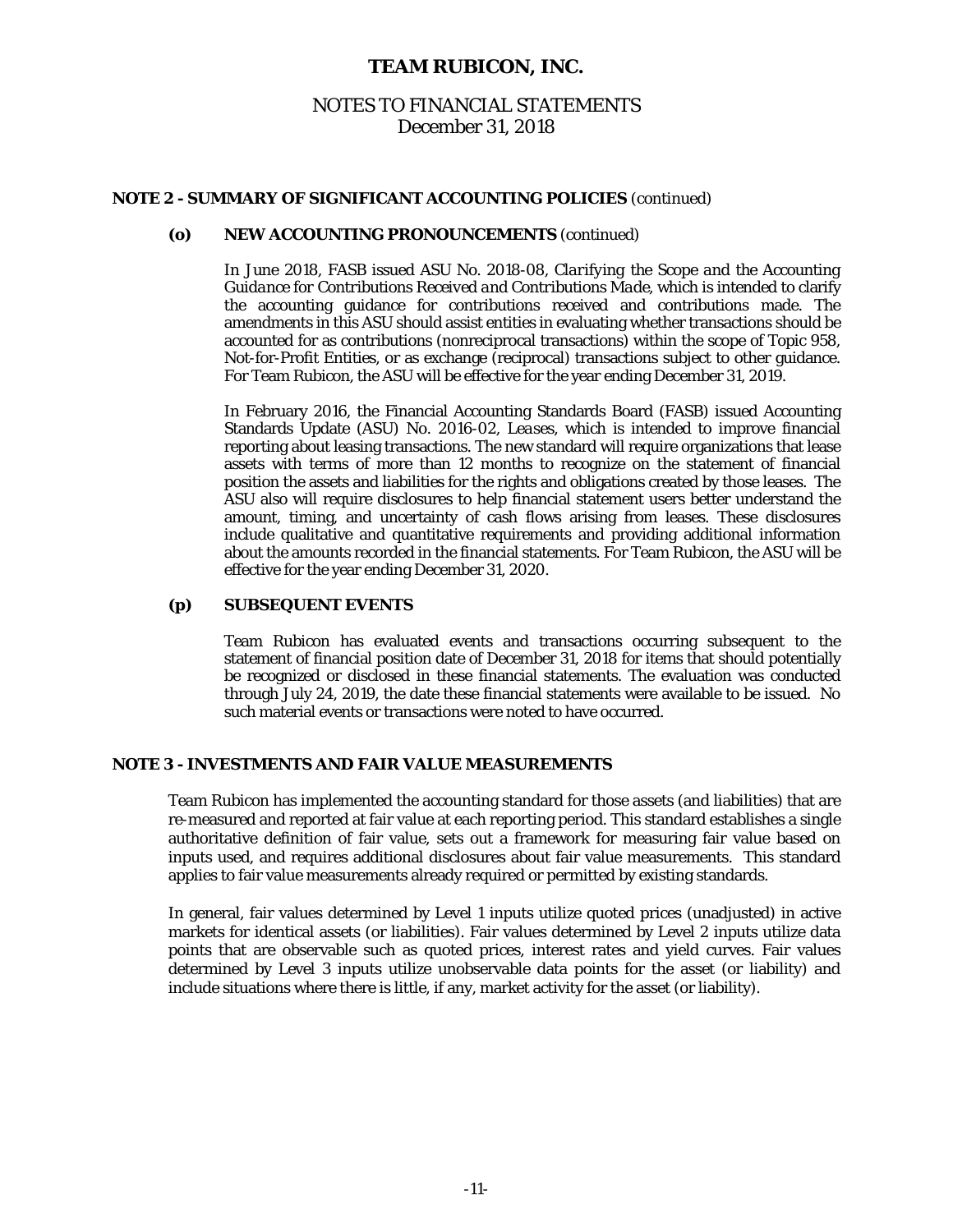### NOTES TO FINANCIAL STATEMENTS December 31, 2018

### **NOTE 3 - INVESTMENTS AND FAIR VALUE MEASUREMENTS** (continued)

 The following table presents information about Team Rubicon's assets that are measured at fair value on a recurring basis at December 31, 2018, and indicates the fair value hierarchy of the valuation techniques utilized to determine such fair value:

|                                                         |                                    | <b>Fair Value Measurements Using</b>           |                                          |   |                                     |  |  |  |
|---------------------------------------------------------|------------------------------------|------------------------------------------------|------------------------------------------|---|-------------------------------------|--|--|--|
|                                                         |                                    | <b>Quoted Prices</b><br>in Active              | Significant                              |   |                                     |  |  |  |
|                                                         |                                    | Markets for                                    | <b>Other</b>                             |   | Significant                         |  |  |  |
|                                                         | Year Ended<br>December 31,<br>2018 | <b>Identical</b><br><b>Assets</b><br>(Level 1) | <b>Observable</b><br>Inputs<br>(Level 2) |   | Unobservable<br>Inputs<br>(Level 3) |  |  |  |
| <b>Cash and Fixed Income</b><br><b>Equity Funds and</b> | \$22,303,692                       | 22,303,692<br>S.                               | S                                        | S |                                     |  |  |  |
| <b>Common Stock</b>                                     | 37,014                             | 37,014                                         |                                          |   |                                     |  |  |  |
| TOTAL                                                   | 22,340,706                         | \$22,340,706                                   | S                                        | S |                                     |  |  |  |

 The fair values of the securities within level 1 were obtained based on quoted market prices at the closing of the last business day of the fiscal year.

 Team Rubicon recognizes transfers at the beginning of each reporting period. Transfers between Level 1 and 2 generally relate to whether a market becomes active or inactive. Transfers between Level 2 and 3 relate to whether significant relevant observable inputs are available for the fair value measurement in their entirety and when redemption rules become more or less restrictive. There were no transfers between levels during the year ended December 31, 2018.

### **NOTE 4 - CONTRIBUTIONS AND PLEDGES RECEIVABLE**

Contributions and pledges receivable are expected to be collected as follows:

| Within One Year                                             | S 3.225.359 |
|-------------------------------------------------------------|-------------|
| <b>TOTAL CONTRIBUTIONS AND</b><br><b>PLEDGES RECEIVABLE</b> | S 3.225.359 |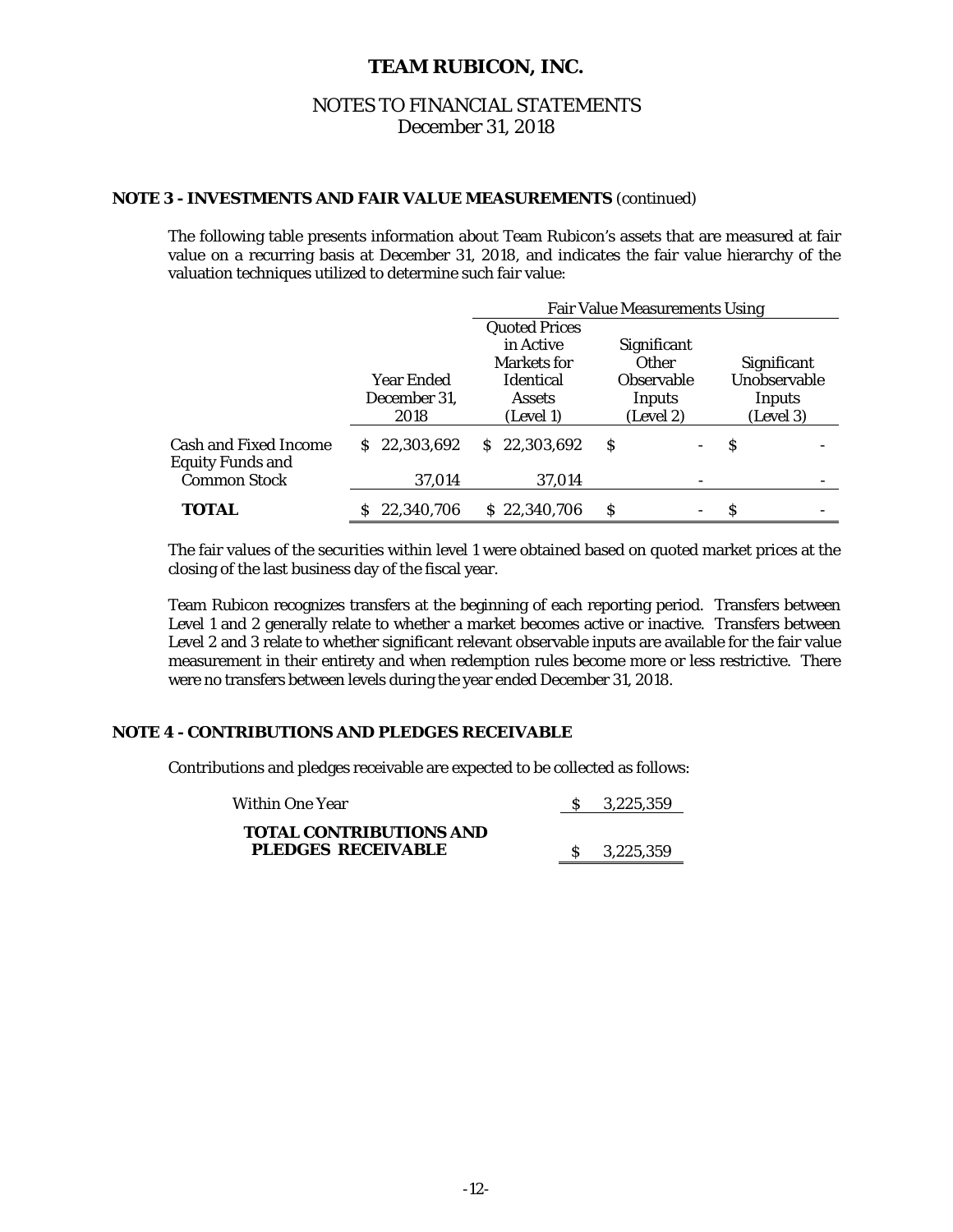### NOTES TO FINANCIAL STATEMENTS December 31, 2018

### **NOTE 5 - PROPERTY AND EQUIPMENT**

Property and equipment at December 31, 2018 consist of the following:

| <b>Field Equipment</b>                 |   | 1,571,936  |
|----------------------------------------|---|------------|
| <b>Field Communication Equipment</b>   |   | 104,345    |
| <b>Computer Equipment</b>              |   | 21,559     |
| <b>Furniture and Office Equipment</b>  |   | 57,925     |
| <b>Leasehold Improvements</b>          |   | 96,352     |
| <b>Audiovisual and Media Equipment</b> |   | 72,506     |
| <b>TOTAL</b>                           |   | 1.924.623  |
| <b>Less: Accumulated Depreciation</b>  |   | (500, 644) |
| <b>PROPERTY AND EQUIPMENT (NET)</b>    | S | 1.423.979  |

Depreciation expense for the year ended December 31, 2018, was \$217,744.

### **NOTE 6 - CAPITALIZED SOFTWARE**

Capitalized software consists of the following at December 31, 2018:

|                                                  | <b>Gross Carrying</b><br>Amount |         |         | Accumulated<br>Amortization | <b>Net Carrying</b><br>Amount |         |  |
|--------------------------------------------------|---------------------------------|---------|---------|-----------------------------|-------------------------------|---------|--|
| Capitalized<br><b>Software Development Costs</b> | \$                              | 820,431 | \$      | (53, 503)                   | S                             | 766,928 |  |
| <b>Years Ending December 31</b>                  |                                 |         |         |                             |                               |         |  |
| 2019                                             |                                 | \$      | 256,515 |                             |                               |         |  |
| 2020                                             |                                 |         | 267,025 |                             |                               |         |  |
| 2021                                             |                                 |         | 229,032 |                             |                               |         |  |
| 2022                                             |                                 |         |         | 14,356                      |                               |         |  |
| <b>TOTAL</b>                                     |                                 | S       | 766,928 |                             |                               |         |  |

The software was placed into service in November 2018. Amortization expense for the year ended December 31, 2018, was \$53,503**.**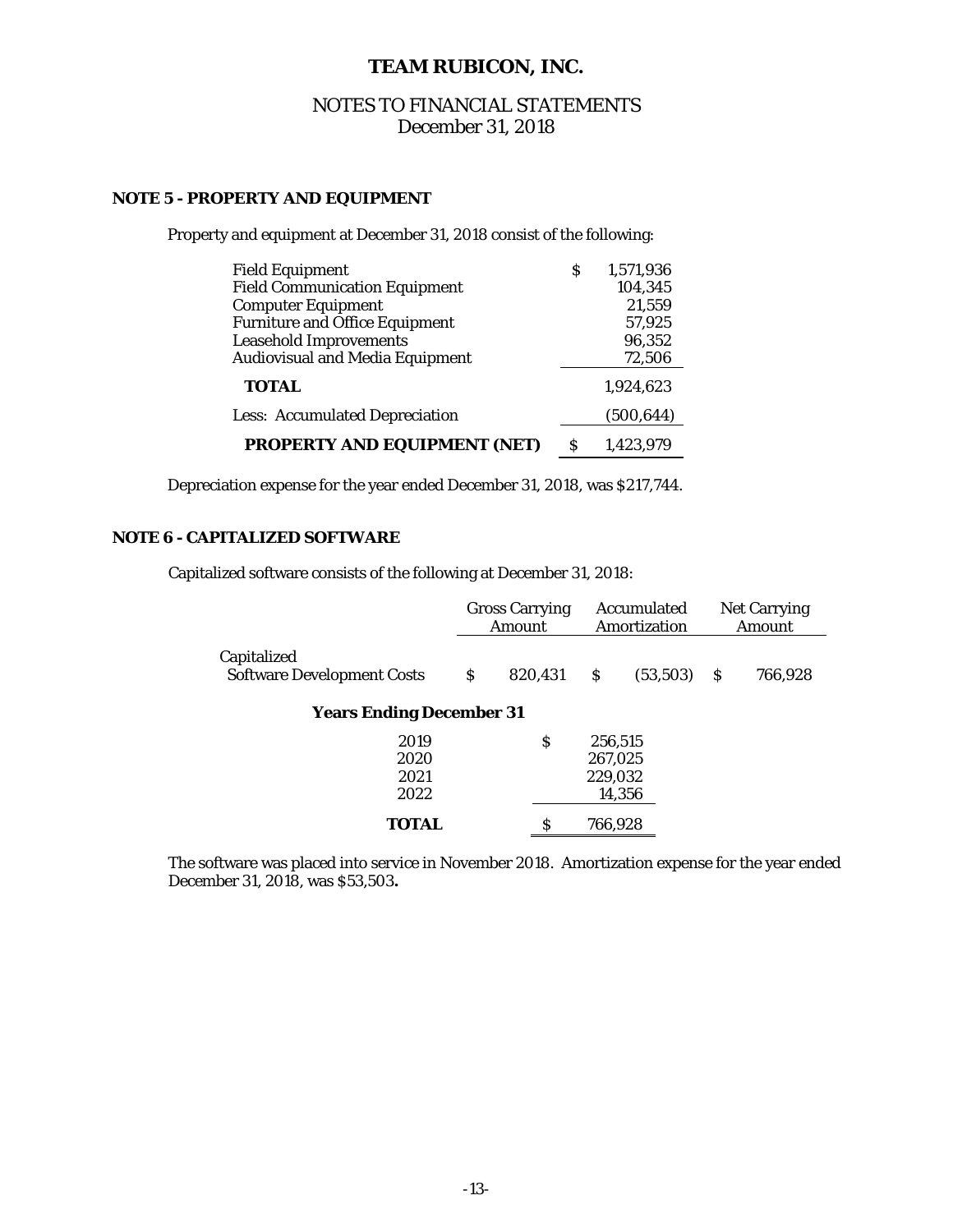### NOTES TO FINANCIAL STATEMENTS December 31, 2018

#### **NOTE 7 - COMMITMENTS AND CONTINGENCIES**

#### **(a) OPERATING UNDER OPERATING LEASES**

Team Rubicon leases its space, including its Los Angeles office space, under noncancelable operating lease agreements which expire through February 2023. As of December 31, 2018, future minimum lease payments under these leases are as follows:

#### **Years Ending December 31**

| 2019                | S<br>499.454   |
|---------------------|----------------|
| 2020                | 434,501        |
| 2021                | 347,853        |
| 2022                | 349,487        |
| 2023                | 59.532         |
| <i><b>TOTAL</b></i> | 1,690,827<br>S |

Rent expense for the year ended December 31, 2018, was \$484,486.

### **(b) LEGAL PROCEEDINGS**

 In the ordinary course of conducting its business, Team Rubicon may become involved in various lawsuits. Some of these proceedings may result in judgments being assessed against Team Rubicon which, from time to time, may have an impact on its change in net assets. Team Rubicon does not believe that these proceedings, individually or in the aggregate, are material to the accompanying financial statements.

### **NOTE 8 - LINE OF CREDIT FACILITY**

 Team Rubicon has a line of credit facility with a bank with available financing of \$1,000,000. The facility, which is secured by Team Rubicon's investments, expires on November 1, 2019 and any draws on the line of credit bear interest at LIBOR (the one-month LIBOR rate was 2.4582 at December 31, 2018) plus 2.70%. At December 31, 2018, there was no outstanding balance on the line of credit.

#### **NOTE 9 - NET ASSETS WITH DONOR RESTRICTIONS**

Net assets with donor restrictions consist of the following at December 31, 2018:

| <b>Rebuild Operations</b>                                 | 4.926.914 |
|-----------------------------------------------------------|-----------|
| <b>Disaster Operations</b>                                | 1,825,291 |
| <b>Capabilities and Training</b>                          | 1,690,111 |
| Equipment                                                 | 25,000    |
| <b>TOTAL NET ASSETS WITH</b><br><b>DONOR RESTRICTIONS</b> | 8.467.316 |
|                                                           |           |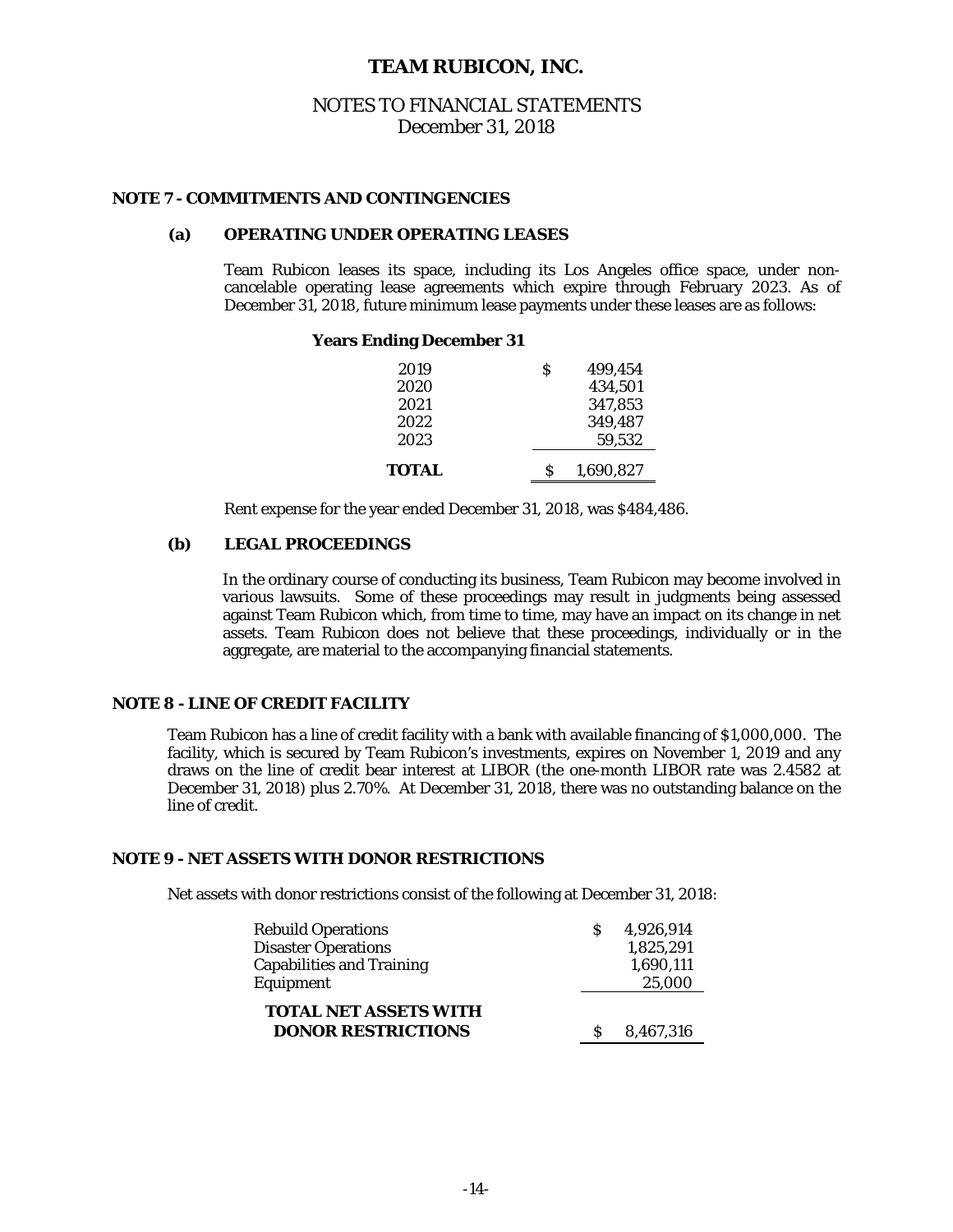### NOTES TO FINANCIAL STATEMENTS December 31, 2018

### **NOTE 9 - NET ASSETS WITH DONOR RESTRICTIONS** (continued)

Net assets were released from donor restrictions by incurring expenses satisfying the restricted purpose or by occurrence of the passage of time or other events specified by the donors as follows for the year ended December 31, 2018:

| <b>Rebuild Opersations</b>                                         | 8.055.859    |
|--------------------------------------------------------------------|--------------|
| <b>Disaster Operations</b>                                         | 5,361,604    |
| <b>Capabilities and Training</b>                                   | 4,712,836    |
| Equipment                                                          | 317,961      |
| <b>TOTAL NET ASSETS RELEASED</b><br><b>FROM DONOR RESTRICTIONS</b> |              |
|                                                                    | \$18,448,260 |

#### **NOTE 10 - EMPLOYEE BENEFIT PLAN**

Team Rubicon sponsors a 401(k) retirement plan that covers all full-time and part-time employees. Participating employees may elect to contribute on a tax-deferred basis a portion of their compensation. Team Rubicon contributes an amount equal to 100% of each participant's contribution up to a maximum of 4% of eligible compensation. Team Rubicon may also elect to make additional discretionary contributions to the plan. Team Rubicon's contribution for the year ended December 31, 2018, amounted to \$213,413.

### **NOTE 11 - LIQUIDITY AND AVAILABILITY OF FINANCIAL RESOURCES**

The total financial assets held by Team Rubicon at December 31, 2018 and the amounts of those financial assets that could be made available for general expenditures within one year of the date of the statement of financial position are summarized in the following table:

| Financial Assets at December 31, 2018                             |                |
|-------------------------------------------------------------------|----------------|
| <b>Cash and Cash Equivalents</b>                                  | 3.471.325<br>S |
| <b>Investments</b>                                                | 22,340,706     |
| <b>Contributions and Pledges Receivable</b>                       | 3,225,359      |
| <b>TOTAL FINANCIAL ASSETS</b>                                     |                |
| <b>AT DECEMBER 31. 2018</b>                                       | 29.037.390     |
| Less Amounts Not Available to Be Used within One Year,<br>Due to: |                |
| <b>Donor-Imposed Restrictions:</b>                                |                |
| <b>Funds Held with Purpose Restrictions</b>                       | (6, 249, 316)  |
| <b>Purpose Restricted Contributions and Pledges Receivable</b>    | (2,218,000)    |
| <b>FINANCIAL ASSETS AVAILABLE TO MEET</b>                         |                |
| <b>GENERAL EXPENDITURES WITHIN ONE YEAR</b>                       | 20.570.074     |